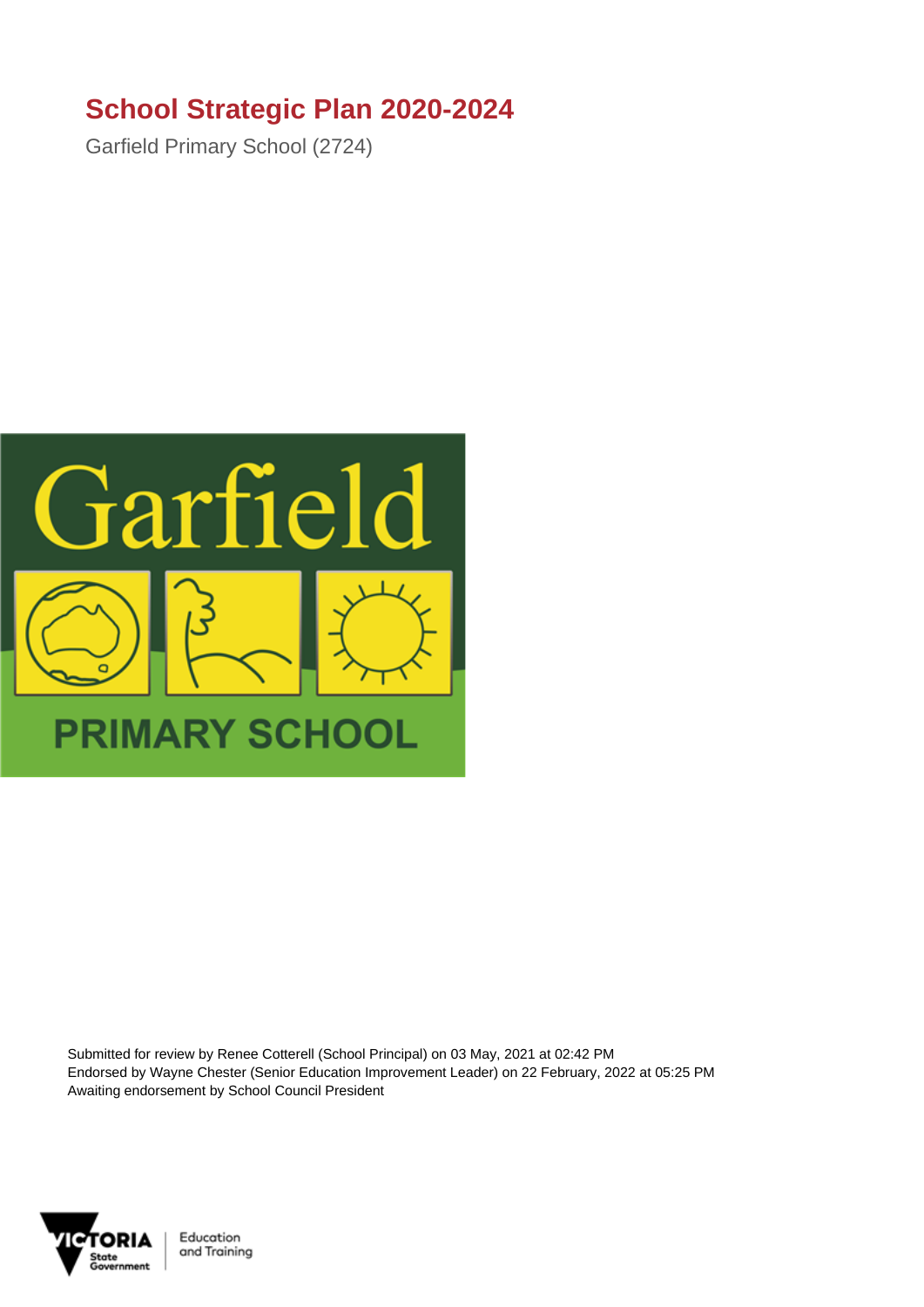## **School Strategic Plan - 2020-2024**

Garfield Primary School (2724)

| <b>School vision</b>        | Garfield Primary School will strive to ensure all students learn the necessary academic, social and emotional skills to become<br>positive members of our community and society.                                                                                                                                                                                                                                                                                                                                                                                                                                                                                                                                                                                                                                                                                                                                                                                     |
|-----------------------------|----------------------------------------------------------------------------------------------------------------------------------------------------------------------------------------------------------------------------------------------------------------------------------------------------------------------------------------------------------------------------------------------------------------------------------------------------------------------------------------------------------------------------------------------------------------------------------------------------------------------------------------------------------------------------------------------------------------------------------------------------------------------------------------------------------------------------------------------------------------------------------------------------------------------------------------------------------------------|
| <b>School values</b>        | 'I am SAFE'<br>'I am RESPECTFUL'<br>'I am a LEARNER'<br>These are our school values, represented and referred to as our school wide expectations, as they form the basis of our school wide<br>positive behaviour support framework.                                                                                                                                                                                                                                                                                                                                                                                                                                                                                                                                                                                                                                                                                                                                 |
| <b>Context challenges</b>   | Garfield Primary School is considered a small, semi-rural school with a current student population of 151 and an SFOE of .4274.<br>The school review in 2020 celebrated the achievements of Garfield Primary School and provided a clear direction for improvement to<br>continue increasing student learning outcomes, with a particular emphasis on the consistency of practice through an embedded<br>instructional model. A focus on genuine and authentic student voice, agency and leadership throughout the next strategic period will<br>ensure students are actively engaged as joint leaders of their education. One of the key challenges our school will face during the<br>course of this Strategic Plan will be managing the social and emotional impact of the COVID-19 Pandemic in students, families and<br>staff. Embedding consistent practices will also be a challenge as the student population has increased since the last strategic period. |
| Intent, rationale and focus | Our school's priorities over the course of this strategic plan are:<br>* To improve Literacy outcomes for all students<br>* To improve Numeracy outcomes for all students<br>* To increase empowerment of students in their learning.<br>All of these goals focus on building the capacity of teachers to deliver a highly effective, differentiated learning program to maximise<br>student learning outcomes. We will consolidate the approaches we have previously introduced in Literacy, build and develop highly<br>effective practices in Numeracy and document and communicate the instructional model used by all teachers in all classes at<br>Garfield Primary School. Throughout these key actions, we will actively involve students in their learning through goal setting,<br>monitoring achievement and giving and receiving feedback.                                                                                                               |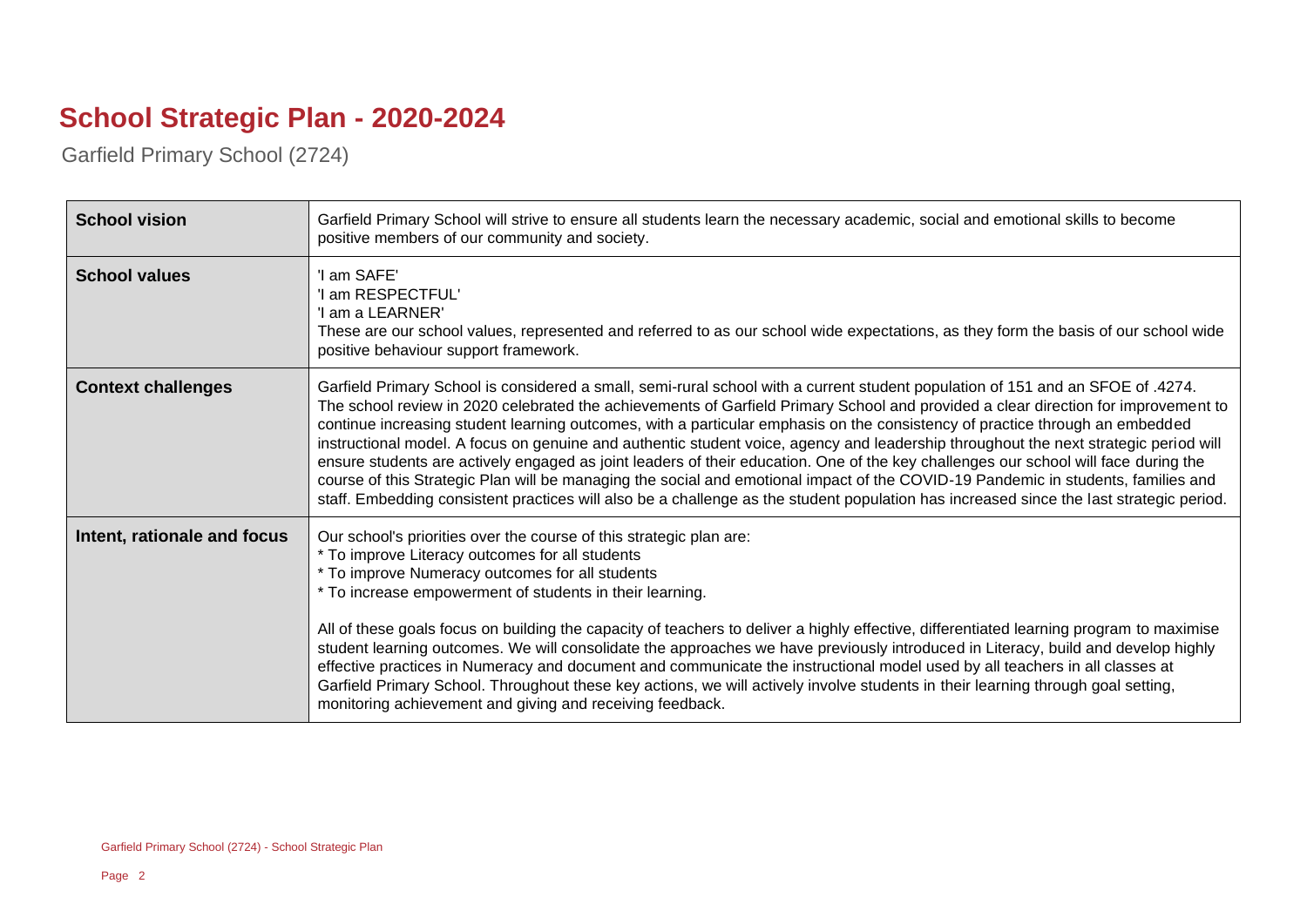Garfield Primary School (2724) - School Strategic Plan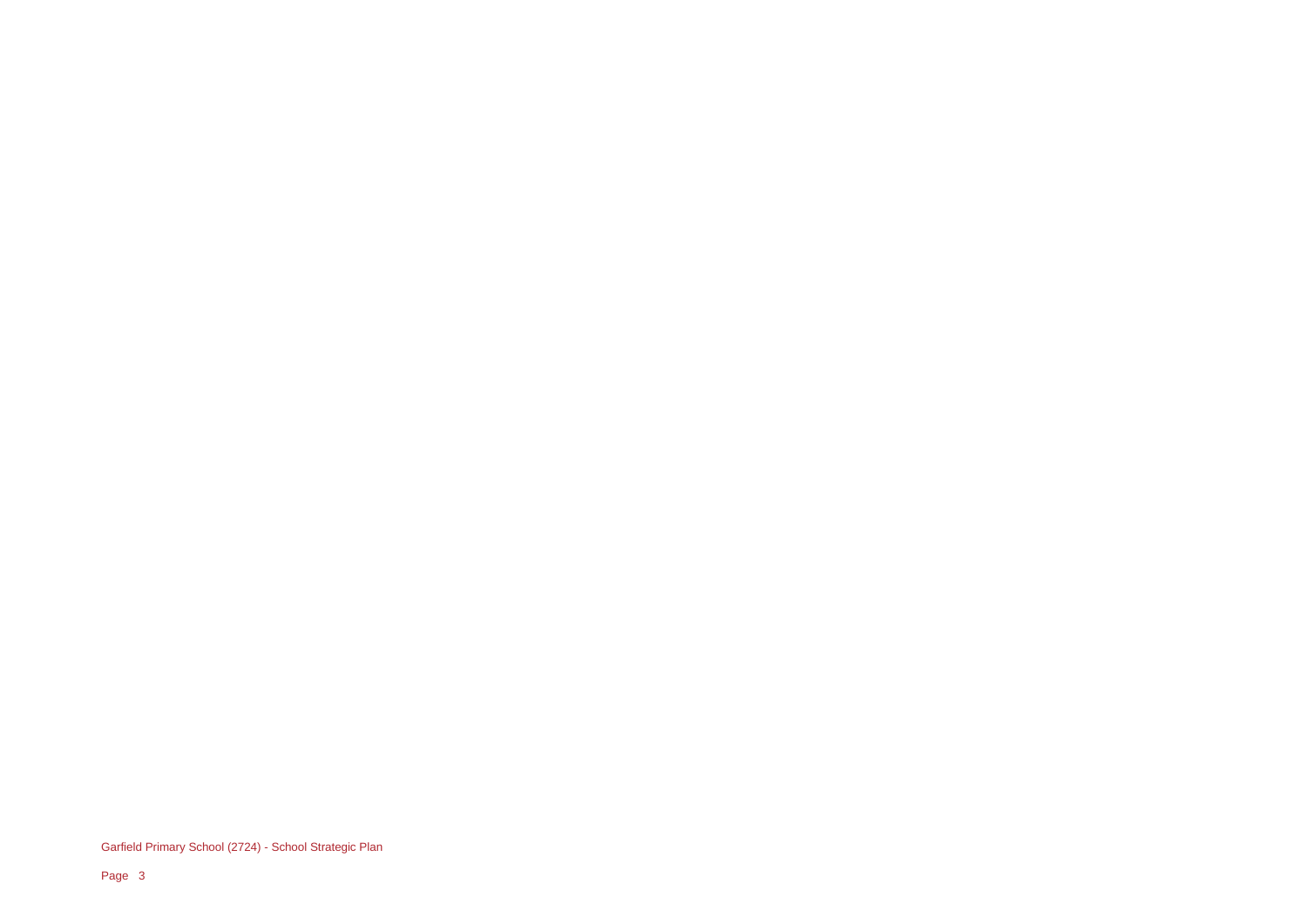## **School Strategic Plan - 2020-2024**

Garfield Primary School (2724)

| Goal 1     | To improve literacy outcomes for all students.                                                                                                                                                                                                                                                                                                                                                                                                                                                                                                                                       |
|------------|--------------------------------------------------------------------------------------------------------------------------------------------------------------------------------------------------------------------------------------------------------------------------------------------------------------------------------------------------------------------------------------------------------------------------------------------------------------------------------------------------------------------------------------------------------------------------------------|
| Target 1.1 | To increase the percentage of students achieving in the top two bands in NAPLAN for:<br>• Year 3 Reading, from a three year average of 40 per cent in 2019 to a three year average of 45 per cent<br>in 2024<br>• Year 5 Reading, from a three year average of 34 per cent in 2019 to a three year average of 39 per cent<br>in 2024<br>• Year 3 Writing, from a three year average of 28 per cent in 2019 to a three year average of 40 per cent in<br>2024<br>• Year 5 Writing, from a three year average of 5 per cent in 2019 to a three year average of 15 per cent in<br>2024. |
| Target 1.2 | To increase the percentage of students making high relative benchmark growth in NAPLAN from Year 3 to<br>Year 5 to be:<br>• Reading, from a three year average of 27 per cent in 2019 to a three year average of 32 per cent in 2024<br>• Writing, from a three year average of 11 per cent in 2019 to a three year average of 16 per cent in 2024.                                                                                                                                                                                                                                  |
| Target 1.3 | To increase the percentage of students P-6 achieving above the expected level, according to teacher judgements<br>for:                                                                                                                                                                                                                                                                                                                                                                                                                                                               |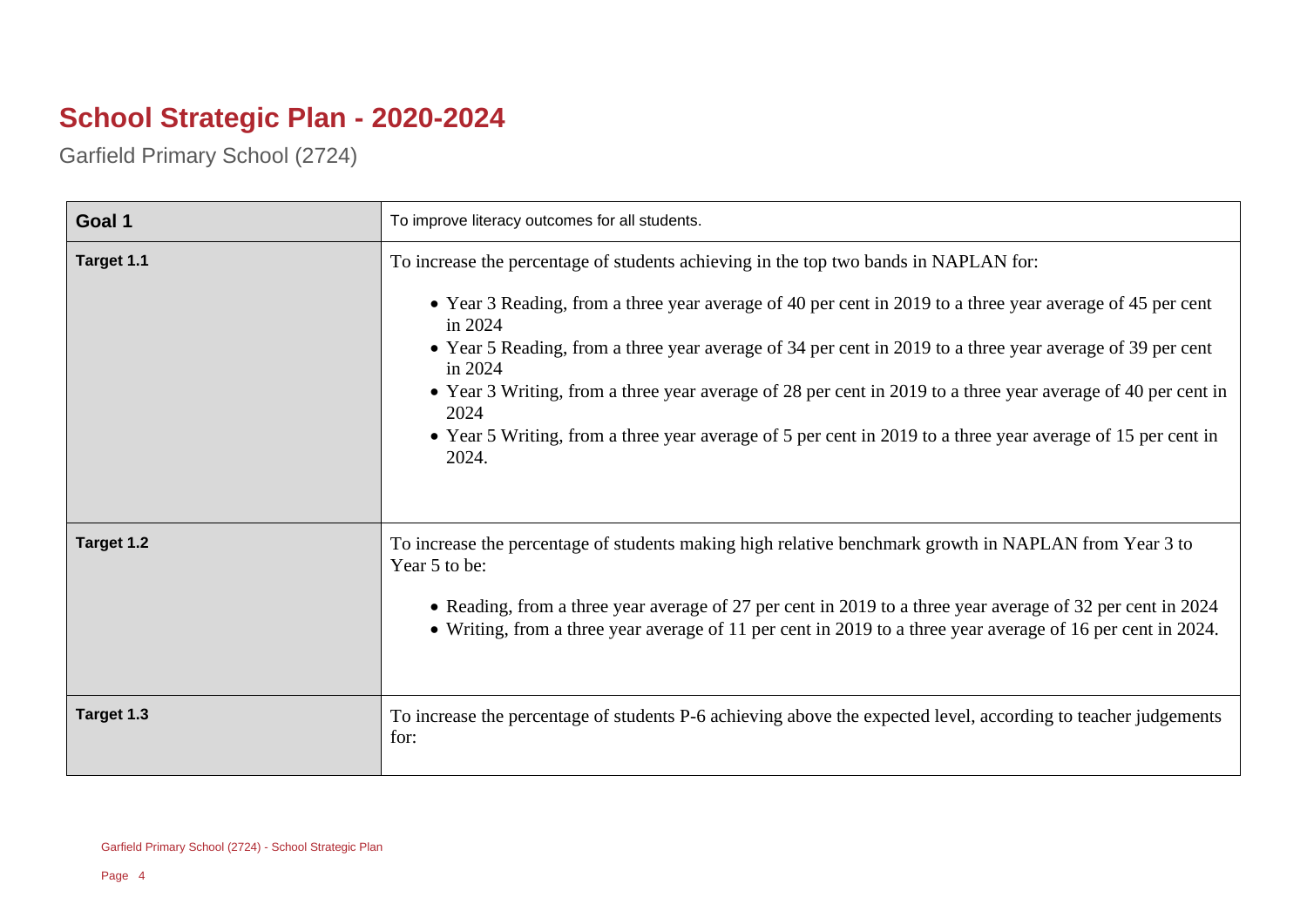|                                                                            | • Reading & Viewing, from a three year average of 47 per cent in 2019 to a three year average of 52 per<br>cent in 2024<br>• Writing, from from a three year average of 24 per cent in 2019 to a three year average of 30 per cent to<br>2024.                                                                                          |
|----------------------------------------------------------------------------|-----------------------------------------------------------------------------------------------------------------------------------------------------------------------------------------------------------------------------------------------------------------------------------------------------------------------------------------|
| <b>Key Improvement Strategy 1.a</b><br><b>Building practice excellence</b> | Embed the literacy instructional model consistently across the school (structure of lessons).                                                                                                                                                                                                                                           |
| <b>Key Improvement Strategy 1.b</b><br>Curriculum planning and assessment  | Build teacher capabilities in using a range of assessment strategies to teach each student at their point of need.                                                                                                                                                                                                                      |
| <b>Key Improvement Strategy 1.c</b><br>Instructional and shared leadership | Build the instructional teaching capacity of all staff (the content and teaching strategies we use in each phase of the<br>instructional model).                                                                                                                                                                                        |
|                                                                            |                                                                                                                                                                                                                                                                                                                                         |
| Goal 2                                                                     | To improve numeracy outcomes for all students                                                                                                                                                                                                                                                                                           |
| Target 2.1                                                                 | To increase the percentage of students achieving in the top two bands in NAPLAN for:<br>• Year 3 Numeracy, from a three year average of 25 per cent in 2019 to a three year average of 30 per cent<br>in 2024<br>• Year 5 Numeracy. from a three year average of 22 per cent in 2019 to a three year average of 35 per cent<br>in 2024. |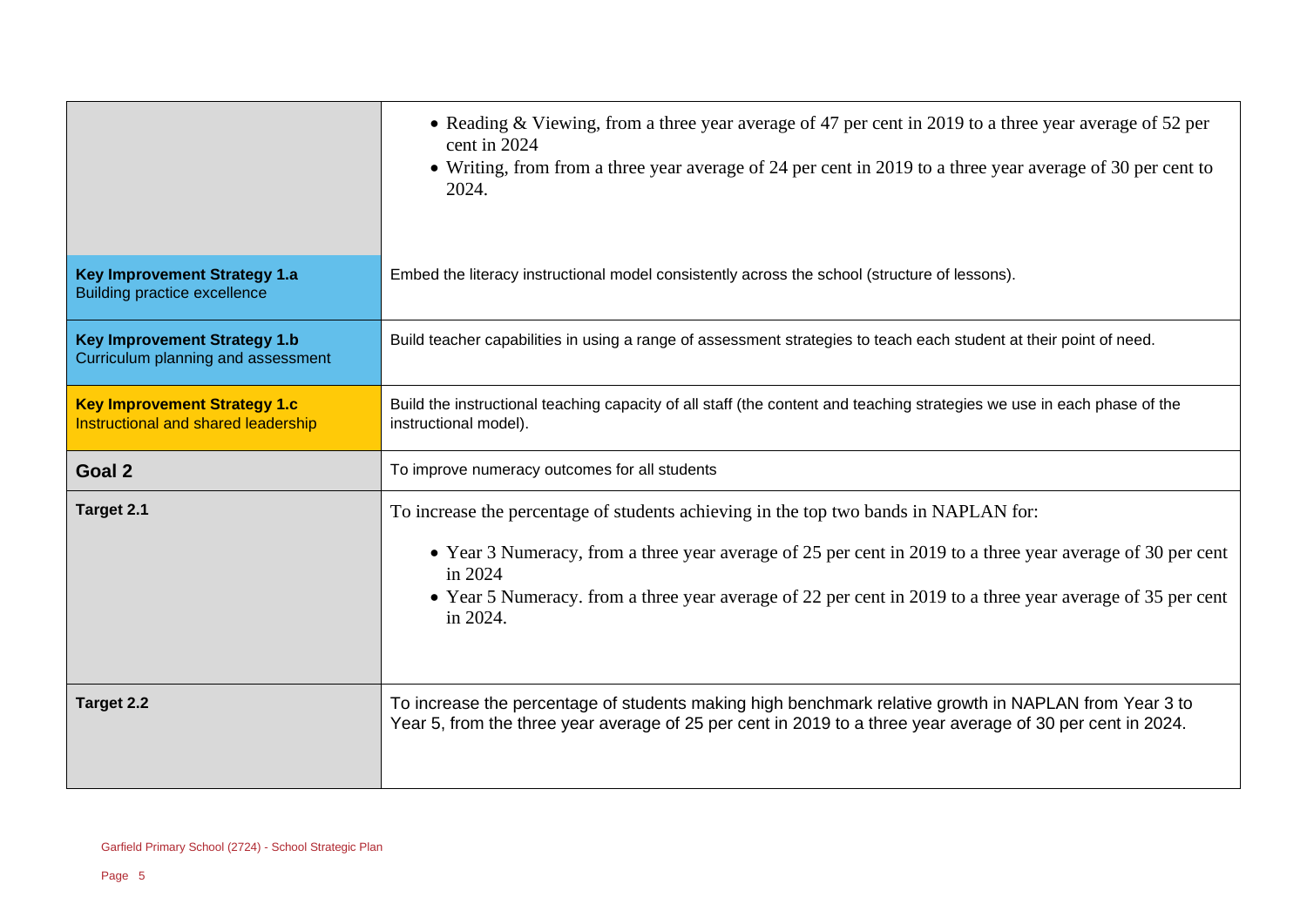| Target 2.3                                                                 | To increase the percentage of students P-6 achieving above the expected level in Number and Algebra,<br>according to teacher judgements, from a three year average of 35 per cent in 2019 to a three year average of<br>40 per cent in 2024.                                                                                                                                                                                                                                                                                                                                                                       |
|----------------------------------------------------------------------------|--------------------------------------------------------------------------------------------------------------------------------------------------------------------------------------------------------------------------------------------------------------------------------------------------------------------------------------------------------------------------------------------------------------------------------------------------------------------------------------------------------------------------------------------------------------------------------------------------------------------|
| <b>Key Improvement Strategy 2.a</b><br><b>Building practice excellence</b> | Develop a shared approach in teaching mathematics.                                                                                                                                                                                                                                                                                                                                                                                                                                                                                                                                                                 |
| <b>Key Improvement Strategy 2.b</b><br><b>Building practice excellence</b> | Develop and embed an instructional model in mathematics                                                                                                                                                                                                                                                                                                                                                                                                                                                                                                                                                            |
| <b>Key Improvement Strategy 2.c</b><br>Curriculum planning and assessment  | Develop and strengthen teacher assessment practices                                                                                                                                                                                                                                                                                                                                                                                                                                                                                                                                                                |
| Goal 3                                                                     | To increase empowerment of students in their learning.                                                                                                                                                                                                                                                                                                                                                                                                                                                                                                                                                             |
| Target 3.1                                                                 | To increase the positive endorsement of Year 4 to Year 6 students in the Attitudes to School Survey Survey for<br>the factors of:<br>• Sense of connectedness from 86 per cent in 2019 to 91 per cent in 2024<br>• Student voice and agency from 71 per cent in 2019 to 80 per cent in 2024<br>• Stimulating learning from 68 per cent in 2019 to 75 per cent in 2024<br>• Differentiated learning challenge from 84 per cent to 90 per cent in 2024<br>• Sense of confident from 87 per cent to exceed 90 per cent in 2024<br>• Self regulation and goal setting from, 80 per cent to exceed 90 per cent in 2024. |
| Target 3.2                                                                 | To increase the positive endorsement of staff in the School Staff Survey for the domains of:                                                                                                                                                                                                                                                                                                                                                                                                                                                                                                                       |
|                                                                            | • Teaching and Learning – Implementation, with all factors exceeding 90 per cent by 2024                                                                                                                                                                                                                                                                                                                                                                                                                                                                                                                           |